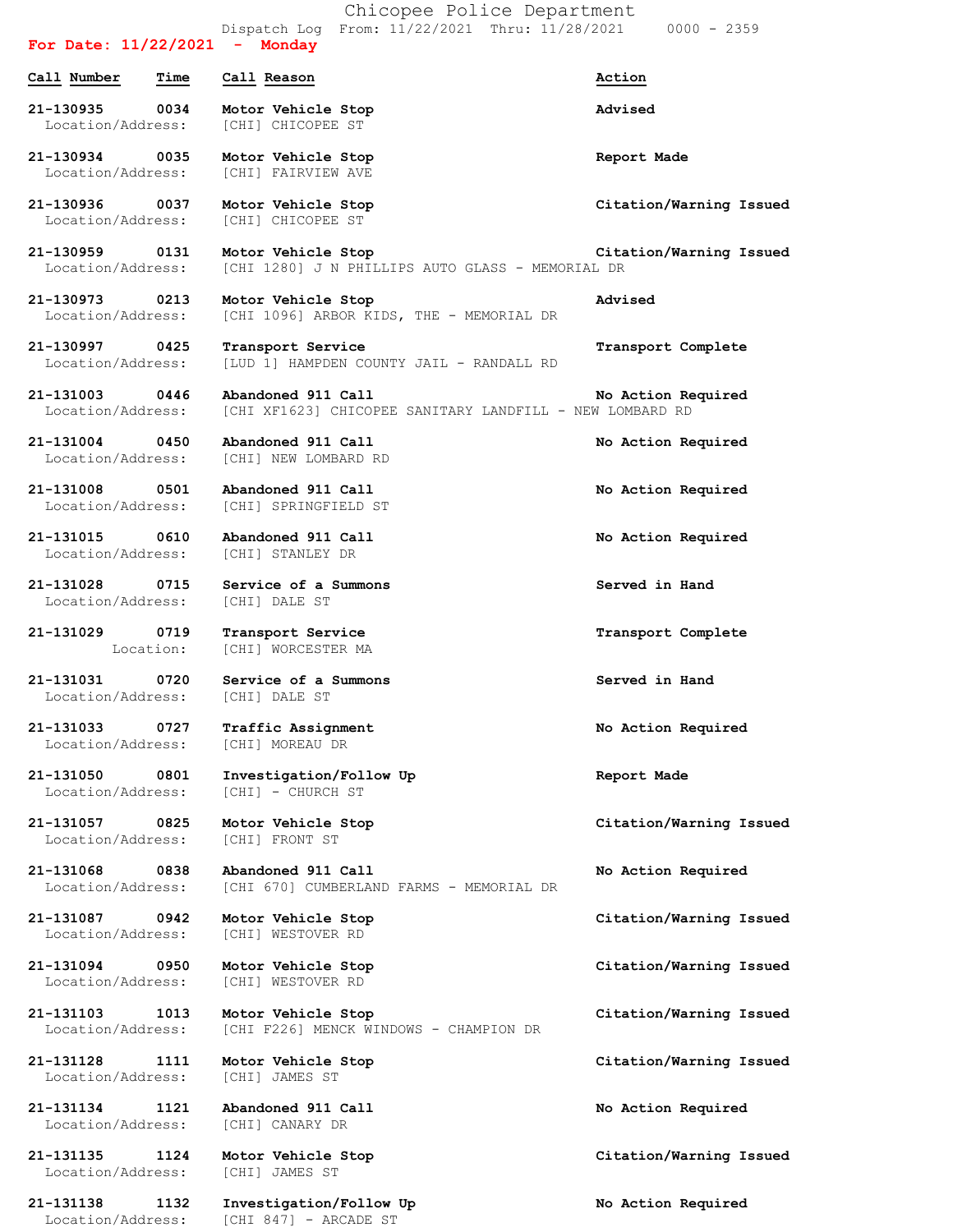**21-131139 1134 Abandoned 911 Call Advised** Location/Address: [CHI] MANDALAY RD

Location/Address: [CHI] CAREW ST

Location/Address: [CHI] CAREW ST

Location/Address: [CHI] CAREW ST

**21-131165 1302 Motor Vehicle Stop Citation/Warning Issued** Location/Address: [CHI] CAREW ST

**21-131167 1304 Abandoned 911 Call No Action Required**

Location/Address: [CHI] EMPIRE ST

**21-131268 1616 Service of a Summons Not Served**

**21-131274 1623 Service of a Summons Not Served** Location/Address: [CHI] JOHN ST

Location/Address: [CHI] LEMAY ST

**21-131295 1640 Service of a Summons Not Served**

**21-131328 1830 Abandoned 911 Call No Action Required** Location/Address: [CHI] LINDEN ST

## **For Date: 11/23/2021 - Tuesday**

**21-131419 0049 Motor Vehicle Stop Citation/Warning Issued** Vicinity of: [CHI 849] RIVERS PARK - ALDEN ST

**21-131477 0509 Motor Vehicle Stop Citation/Warning Issued** Location/Address: [CHI] E MAIN ST + BROADWAY

**21-131142 1138 Traffic Assignment Complaint Taken Care Of** Location/Address: [CHI F473] FALLS PIZZA - GROVE ST

Location/Address: [CHI] EAST MAIN ST

Location/Address: [CHI] EMPIRE ST

**21-131203 1426 Motor Vehicle Stop Criminal Complaint Request**

**21-131222 1458 Abandoned 911 Call Could not Locate** Location/Address: [CHI 804] WESTFIELD BANK - MEMORIAL DR

**21-131258 1604 Abandoned/Found Property Complaint Taken Care Of** Location/Address: [CHI] SUNNYMEADE AVE

Location/Address: [CHI] NARRAGANSETT BLVD

**21-131282 1629 Service of a Summons Not Served**

**21-131283 1633 Motor Vehicle Stop Citation/Warning Issued** [CHI 284] MONEY STOP - CHICOPEE ST

Location/Address: [CHI] CRESCENT DR

**21-131289 1642 Service of a Summons Served in Hand** Location/Address: [CHI F1300] - LAWNDALE ST

**21-131349 1954 Motor Vehicle Stop Advised** Vicinity of: [CHI 1578] DOC'S PLACE - GRANBY RD

**21-131367 2124 Motor Vehicle Stop Advised** Vicinity of: [CHI 574] PRIDE - MONTGOMERY ST

**21-131374 2147 Motor Vehicle Stop Advised** Vicinity of: [CHI] MEMORIAL DR + JAMROG DR

**21-131378 2206 Abandoned 911 Call No Action Required** Location/Address: [CHI] HARRINGTON RD

**21-131379 2209 Motor Vehicle Stop Advised** Location/Address: [CHI] BRIDGE ST

**21-131149 1210 Motor Vehicle Stop Criminal Complaint Request**

**21-131161 1242 Motor Vehicle Stop Citation/Warning Issued**

**21-131163 1252 Motor Vehicle Stop Citation/Warning Issued**

**21-131200 1420 Traffic Assignment Citation/Warning Issued**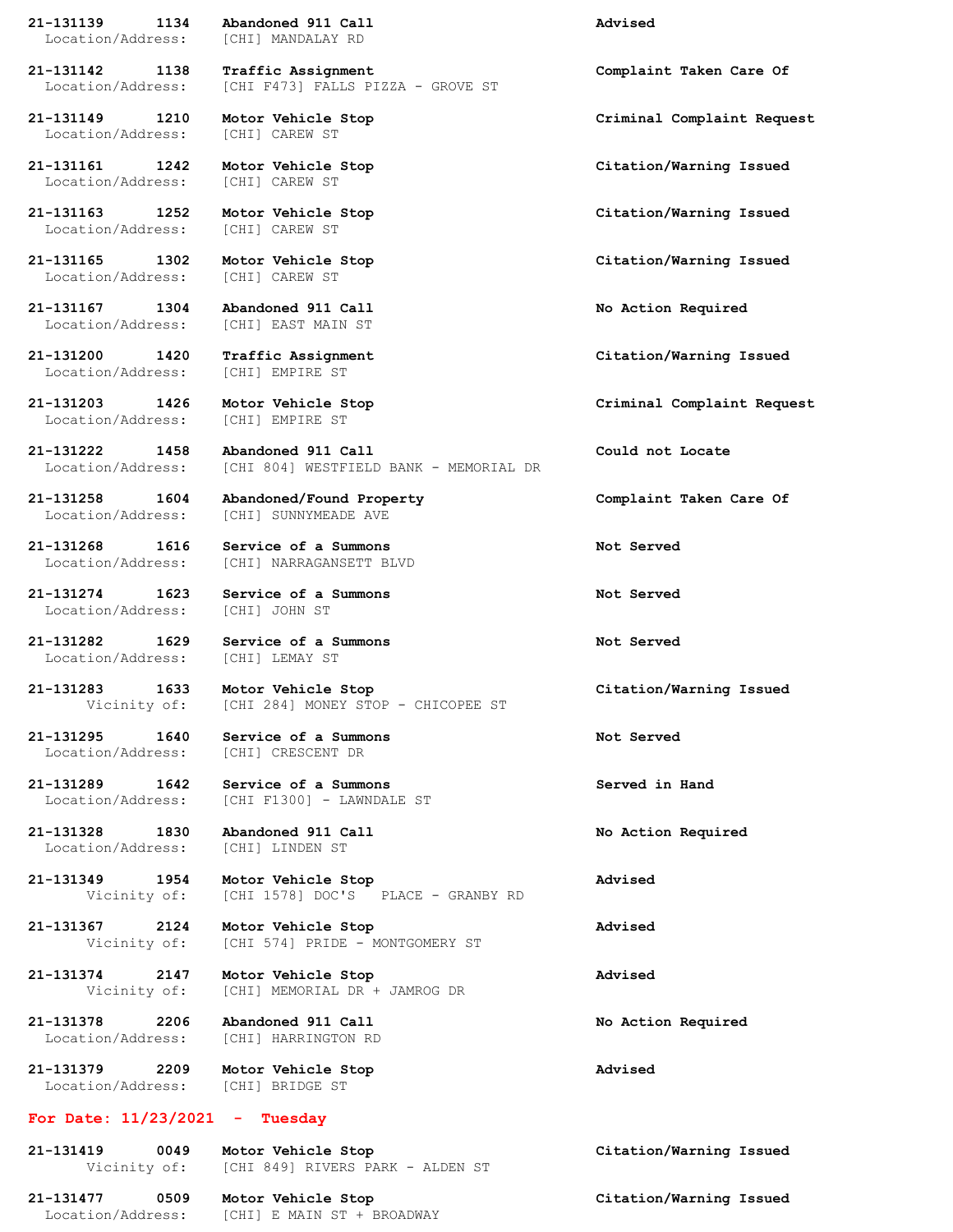**21-131491 0632 Investigation/Follow Up No Action Required** Location/Address: [CHI] MONTVUE ST **21-131513 0813 Abandoned/Found Property Report Made** Location/Address: [CHI 850] LINCOLN GROVE - PARK - BROADWAY **21-131525 0843 Traffic Assignment No Action Required** Location/Address: [CHI F589] U-HAUL MOVING AND STORAGE OF WMASS & VERMONT - MONTGOMERY ST **21-131545 0953 Investigation/Follow Up Report Made** Location/Address: [CHI] GRATTAN ST **21-131587 1152 Investigation/Follow Up Report Made** Location/Address: [CHI] WELLINGTON AVE **21-131605 1254 Traffic Assignment No Action Required** Location: [CHI] WESTOVER RD **21-131609 1304 Traffic Assignment No Action Required** Location/Address: [CHI] SHERIDAN ST **21-131610 1305 Traffic Assignment No Action Required** Location/Address: [CHI] GRANBY RD + MEMORIAL DR **21-131616 1334 Traffic Assignment No Action Required** Location/Address: [CHI 1402] MCKINSTRY MARKET GARDEN INC - MONTGOMERY ST **21-131621 1338 Traffic Assignment No Action Required** Location/Address: [CHI F641] WENDYS OLD FASHIONED HAMBURGERS AREA OFFICE - MEMORIAL DR **21-131628 1358 Motor Vehicle Stop Citation/Warning Issued** Location/Address: [CHI 639] BANK OF AMERICA - MEMORIAL DR **21-131638 1423 Abandoned 911 Call No Action Required** Vicinity of: [CHI] MEETINGHOUSE RD **21-131672 1541 Abandoned 911 Call No Action Required** Location/Address: [CHI 1766] CHILDREN'S DENTISTRY OF CHICOPEE - BAY STATE RD **21-131737 1824 Motor Vehicle Stop Advised** Location/Address: [CHI] MEMORIAL DR **21-131745 1858 Motor Vehicle Stop Advised** Location/Address: [CHI] EAST MAIN ST **21-131747 1903 Abandoned 911 Call Unfounded** Vicinity of: [CHI 919] BIG Y WORLD CLASS MARKETS - MEMORIAL DR **21-131751 1914 Motor Vehicle Stop Citation/Warning Issued** Location/Address: [CHI] EAST MAIN ST **21-131761 1948 Motor Vehicle Stop Citation/Warning Issued** Location/Address: [CHI] EAST MAIN ST **21-131766 2007 Service of a Summons Served in Hand** Location/Address: [CHI] FAIRVIEW AVE **21-131769 2015 Motor Vehicle Stop Advised** Location/Address: [CHI 37] FIRST CENTRAL BAPTIST CHURCH - BROADWAY **21-131774 2030 Motor Vehicle Stop Report Made** Vicinity of: [CHI 425] ELKS, FRATERNAL ORDERS OF - GRANBY RD **21-131797 2157 Motor Vehicle Stop Citation/Warning Issued** Location/Address: [CHI] EAST MAIN ST **21-131801 2202 Motor Vehicle Stop Advised** Vicinity of: [CHI 257] AUTO TECHNIQUES - GRANBY RD **21-131804 2221 Motor Vehicle Stop Citation/Warning Issued** Location/Address: [CHI] EAST MAIN ST **21-131812 2251 Motor Vehicle Stop Advised** Location/Address: [CHI 592] SUNOCO - F.L. ROBERTS - MONTGOMERY ST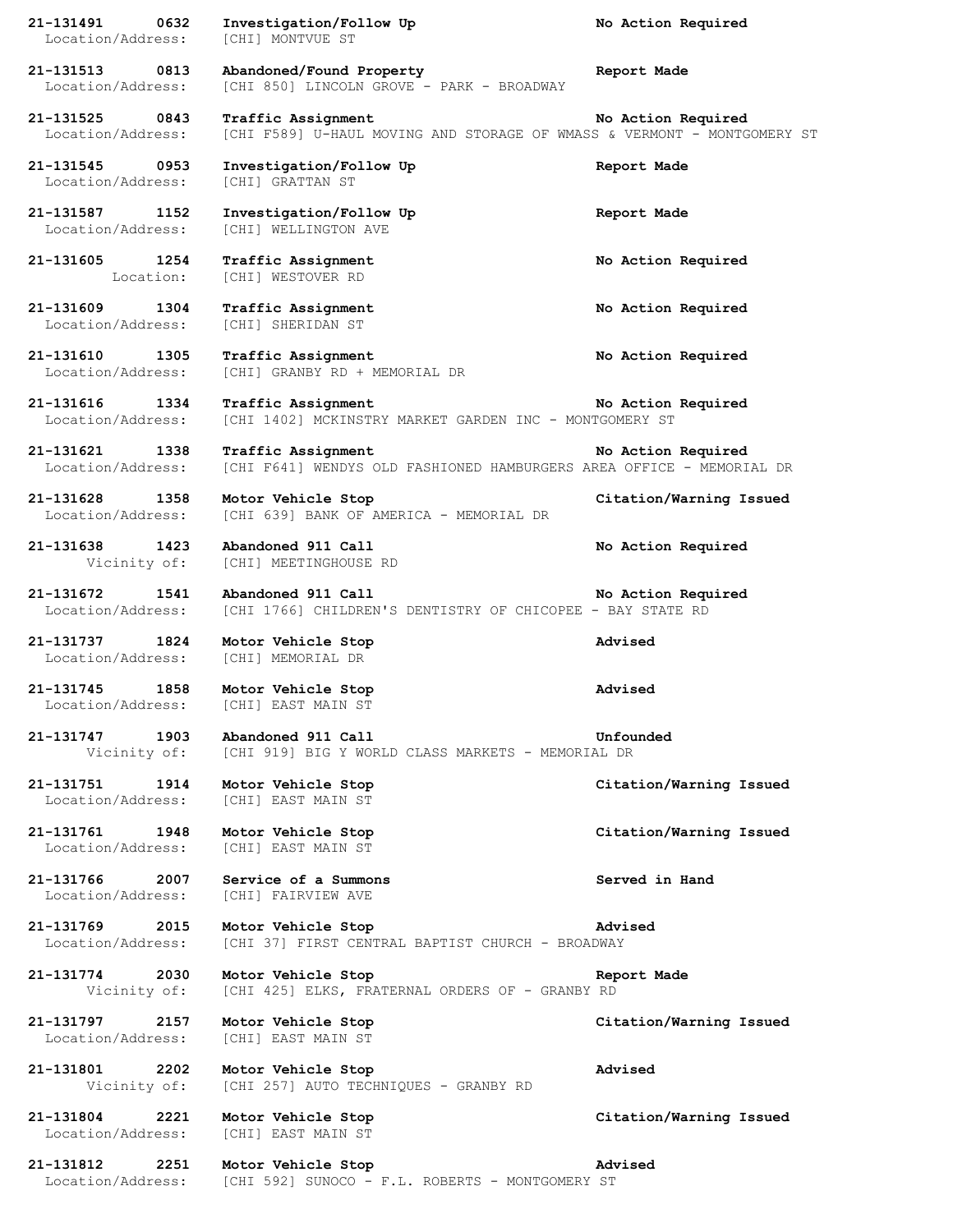## **For Date: 11/24/2021 - Wednesday**

**21-131881 0234 Motor Vehicle Stop Citation/Warning Issued** Location/Address: [CHI 1287] CHANNEL 22 NEWS CENTER - BROADCAST CTR

**21-131883 0243 Motor Vehicle Stop Citation/Warning Issued** Vicinity of: [CHI 269] JENROSE WINES & LIQUORS - CHICOPEE ST

**21-131909 0454 Motor Vehicle Stop Arrest Made** Location/Address: [CHI] HYDE AVE + BROADWAY

**21-131980 0909 Transport Service Transport Complete** Location/Address: [CHI F825] MASS TRIAL COURT [CHICOPEE] - CHURCH ST

**21-131998 1011 Warrant Service Could not Locate** Location/Address: [CHI] BRITTON ST

**21-131999 1017 Warrant Service Could not Locate** Location/Address: [CHI] BRITTON ST

**21-132011 1050 Warrant Service Could not Locate** Location/Address: [CHI 1767] - NORA ST

**21-132027 1120 Warrant Service Could not Locate** Location/Address: [CHI] MADISON ST

**21-132031 1142 Warrant Service No Action Required**

Location/Address: [CHI 1318] - CRAWFORD AVE

**21-132058 1304 Abandoned 911 Call Advised** Location/Address: [CHI F1104] - FAIRVIEW AVE

**21-132079 1349 Warrant Service Could not Locate** Location/Address: [CHI] HAMPSHIRE ST

**21-132085 1407 Warrant Service No Action Required** Location/Address: [CHI F1278] HARMONY HOMES - MEMORIAL DR

Location/Address: [CHI] SESAME DR

**21-132095 1431 Motor Vehicle Stop Citation/Warning Issued** Location/Address: [CHI] MCKINSTRY AVE + GRATTAN ST

**21-132099 1441 Warrant Service No Action Required** Location/Address: [CHI 1926] CLAIRE ST

**21-132101 1445 Motor Vehicle Stop Advised** Location/Address: [CHI] MONTGOMERY ST

**21-132138 1600 Motor Vehicle Stop Advised**

Location/Address: [CHI] EAST MAIN ST + CAREW ST

**21-132179 1724 Motor Vehicle Stop Citation/Warning Issued** Location/Address: [CHI] EAST MAIN ST

**21-132226 2010 Motor Vehicle Stop Citation/Warning Issued** Location/Address: [CHI F122] SALTER COLLEGE - SHAWINIGAN DR

**21-132227 2013 Motor Vehicle Stop Advised**

 Vicinity of: [CHI] GRATTAN ST + TRILBY AVE **21-132231 2017 Motor Vehicle Stop Advised**

Vicinity of: [CHI 252] DUNKIN DONUTS - MEADOW ST

Vicinity of: [CHI F368] CITY HALL ANNEX - FRONT ST

**21-132248 2133 Motor Vehicle Stop Advised** Vicinity of: [CHI] BROADWAY + EAST MAIN ST

**21-132092 1429 Warrant Service Could not Locate**

 Vicinity of: [CHI 735] ARBYS ROAST BEEF RESTUARANT - MEMORIAL DR **21-132173 1701 Motor Vehicle Stop Citation/Warning Issued**

**21-132181 1740 Investigation/Follow Up Report Made** Location/Address: [CHI 2498] CHICOPEE POLICE HEADQUARTERS - CHURCH ST

**21-132237 2030 Motor Vehicle Stop Citation/Warning Issued**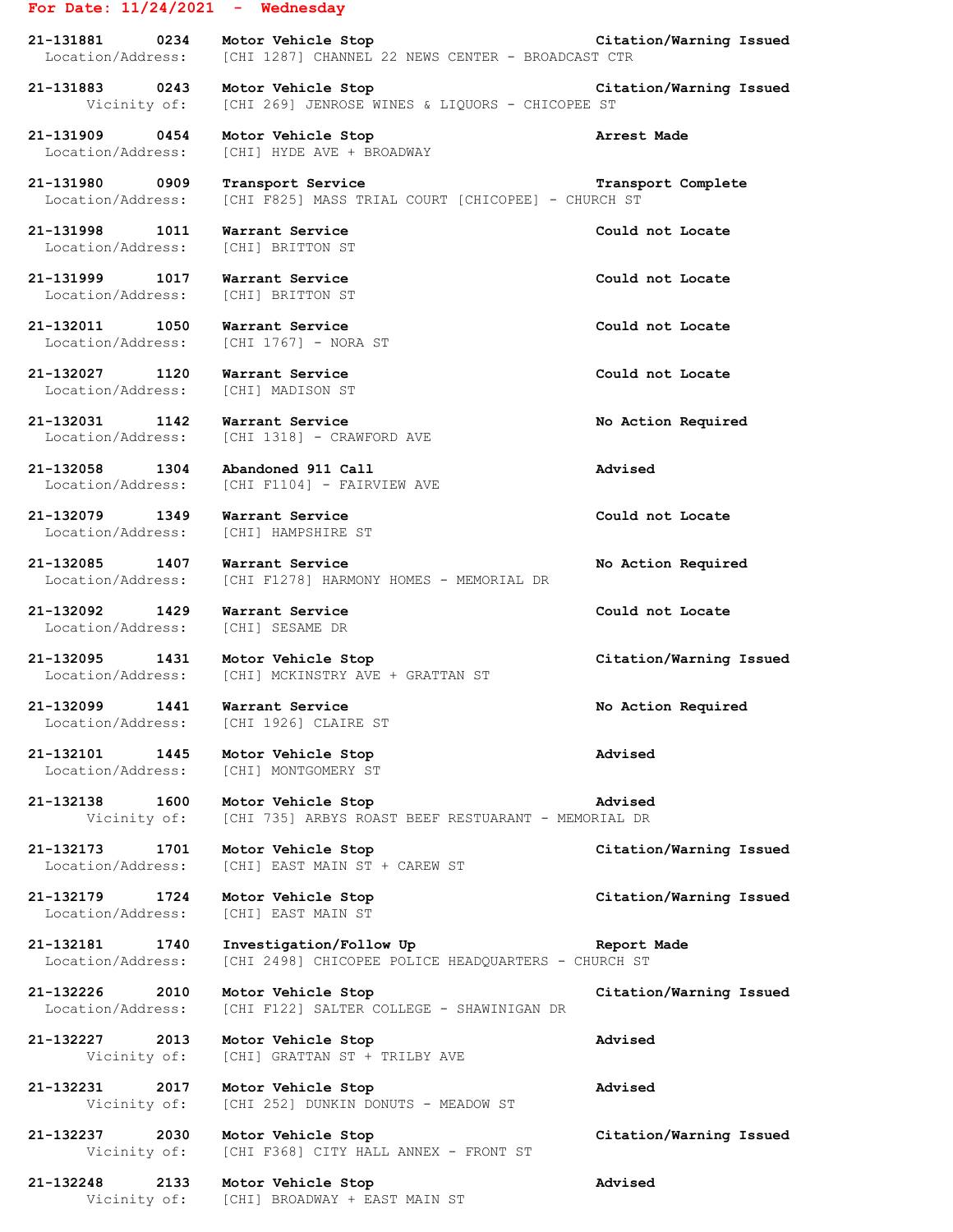**21-132256 2201 Abandoned 911 Call No Action Required** Location: [CHI] NON DISPATCHABLE LOCATION **21-132270 2317 Abandoned 911 Call False Alarm** Location/Address: [CHI] DAYTON ST **For Date: 11/25/2021 - Thursday 21-132322 0205 Transport Service Transport Complete** Location/Address: [LUD 1] HAMPDEN COUNTY JAIL - RANDALL RD **21-132401 1035 Transport Service Transport Complete** Location/Address: [CHI 2498] CHICOPEE POLICE HEADQUARTERS - CHURCH ST **21-132418 1206 Traffic Assignment Assist Given** Location/Address: [CHI 857] SZOT PARK - SGT TRACY DR **21-132492 1735 Abandoned 911 Call Unfounded** Location/Address: [CHI] SPRINGFIELD ST + FRONT ST **21-132504 1828 Abandoned 911 Call No Action Required** Location/Address: [CHI 612] KENDALL HOUSE - SPRINGFIELD ST **21-132534 2035 Abandoned 911 Call Could not Locate** Location/Address: [CHI] MEMORIAL DR **For Date: 11/26/2021 - Friday 21-132627 0312 Abandoned 911 Call Unfounded** Location/Address: [CHI] CHICOPEE ST + FERRY ST **21-132639 0510 Transport Service Transport Complete** Location/Address: [HOY F1] HOLYOKE HOSPITAL - BEECH ST **21-132649 0654 Motor Vehicle Stop Citation/Warning Issued** Location/Address: [CHI] IRENE ST **21-132681 0920 Transport Service Transport Complete** Location/Address: [CHI F825] MASS TRIAL COURT [CHICOPEE] - CHURCH ST **21-132683 0925 Abandoned 911 Call No Action Required** Location/Address: [CHI] SHIRLEY ST **21-132720 1129 Transport Service Transport Complete** Location/Address: [CHI F825] MASS TRIAL COURT [CHICOPEE] - CHURCH ST **21-132729 1148 Motor Vehicle Stop Citation/Warning Issued** Location/Address: [CHI 1821] - MONTGOMERY ST **21-132732 1157 Motor Vehicle Stop Citation/Warning Issued** Location/Address: [CHI] MONTGOMERY ST **21-132736 1203 Motor Vehicle Stop Citation/Warning Issued** Location/Address: [CHI] MONTGOMERY ST **21-132746 1222 Abandoned 911 Call Unfounded** Location/Address: [CHI 938] HOME DEPOT - MEMORIAL DR **21-132755 1249 Motor Vehicle Stop Citation/Warning Issued** Location/Address: [CHI F1471] HANN REALTY LLC - CENTER ST **21-132758 1308 Motor Vehicle Stop Citation/Warning Issued** Location/Address: [CHI] DWIGHT ST **21-132773 1402 Motor Vehicle Stop Citation/Warning Issued** Location/Address: [CHI 74] WESTFIELD BANK - BURNETT RD **21-132780 1417 Motor Vehicle Stop Citation/Warning Issued** Location/Address: [CHI] BURNETT RD **21-132784 1425 Motor Vehicle Stop Citation/Warning Issued** Location/Address: [CHI 86] FOOD BAG - BURNETT RD **21-132789 1447 Motor Vehicle Stop Citation/Warning Issued** Location/Address: [CHI 86] FOOD BAG - BURNETT RD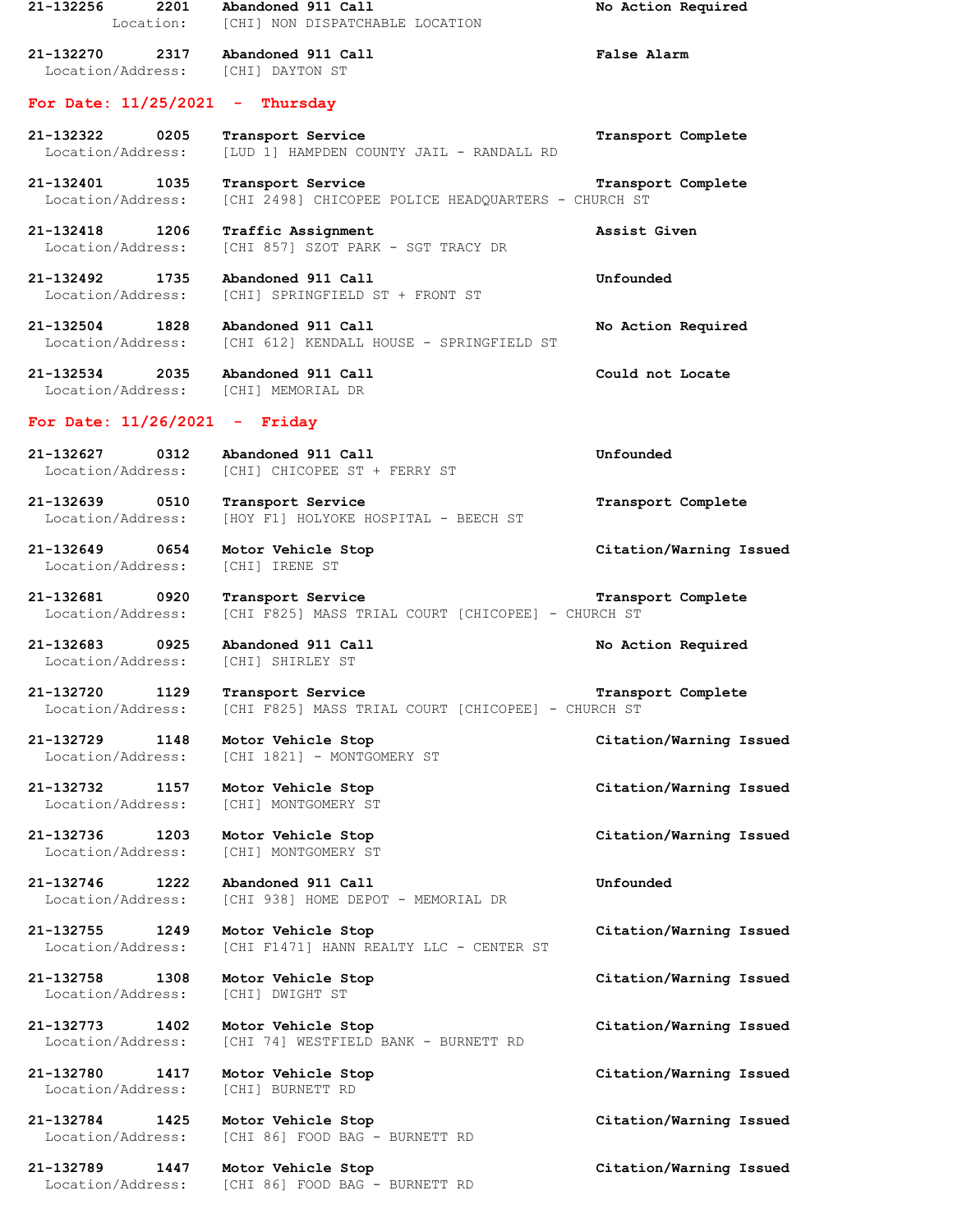**21-132792 1500 Motor Vehicle Stop Citation/Warning Issued** Location/Address: [CHI] BURNETT RD **21-132849 1710 Motor Vehicle Stop Citation/Warning Issued** Location/Address: [CHI] MEMORIAL DR + PENDLETON AVE **21-132877 1913 Motor Vehicle Stop Citation/Warning Issued** Vicinity of: [CHI] CAREW ST **21-132898 2030 Motor Vehicle Stop Advised** Location/Address: [CHI] SWOL ST + SIMONICH ST **21-132899 2032 Transport Service Transport Complete** Location/Address: [LUD 1] HAMPDEN COUNTY JAIL - RANDALL RD **21-132901 2040 Transport Service No Action Required** Location/Address: [CHI] NORTH ST **For Date: 11/27/2021 - Saturday 21-132950 0016 Motor Vehicle Stop No Action Required** Location/Address: [CHI] BY THE UNDERPASS - CHICOPEE ST **21-132974 0104 Motor Vehicle Stop Criminal Complaint Request** Location/Address: [CHI 1972] TRU BY HILTON (CHICOPEE HOSPITALITY) - MEMORIAL DR **21-132977 0109 Motor Vehicle Stop Advised** Location/Address: [CHI F620] ALS DINER - YELLE ST **21-132988 0132 Motor Vehicle Stop Advised** Location/Address: [CHI] CHICOPEE ST + DAYTON ST **21-133000 0225 Motor Vehicle Stop Criminal Complaint Request** Location/Address: [CHI] MEDFORD ST + THORNWOOD ST **21-133023 0527 Motor Vehicle Stop Advised** Location/Address: [CHI] GRATTAN ST + PHILATHEA ST **21-133025 0536 Motor Vehicle Stop Citation/Warning Issued** Location/Address: [CHI] GRATTAN ST + PHILATHEA ST **21-133049 0815 Traffic Assignment Citation/Warning Issued** Location/Address: [CHI] CAREW ST **21-133052 0820 Motor Vehicle Stop Citation/Warning Issued** Location/Address: [CHI] CAREW ST **21-133069 0905 Service of a Summons Served in Hand** Location/Address: [CHI] LEMAY ST **21-133070 0909 Motor Vehicle Stop Citation/Warning Issued** Location/Address: [CHI] DALE ST **21-133075 0918 Service of a Summons Served in Hand** Location/Address: [CHI] JOHN ST **21-133083 0934 Service of a Summons Not Served** Location/Address: [CHI] CHICOPEE ST **21-133084 0936 Motor Vehicle Stop Citation/Warning Issued** Location/Address: [CHI 1356] PRIMA ELECTRO NORTH AMERICA INC - EAST MAIN ST **21-133088 0943 Motor Vehicle Stop Citation/Warning Issued** Location/Address: [CHI 1356] PRIMA ELECTRO NORTH AMERICA INC - EAST MAIN ST **21-133093 0949 Service of a Summons Not Served** Location/Address: [CHI] CHICOPEE ST **21-133098 1000 Service of a Summons Served in Hand** Location/Address: [CHI] CHICOPEE ST **21-133100 1008 Motor Vehicle Stop Citation/Warning Issued** Location/Address: [CHI 1356] PRIMA ELECTRO NORTH AMERICA INC - EAST MAIN ST **21-133111 1038 Motor Vehicle Stop Advised** Vicinity of: [CHI] PROSPECT ST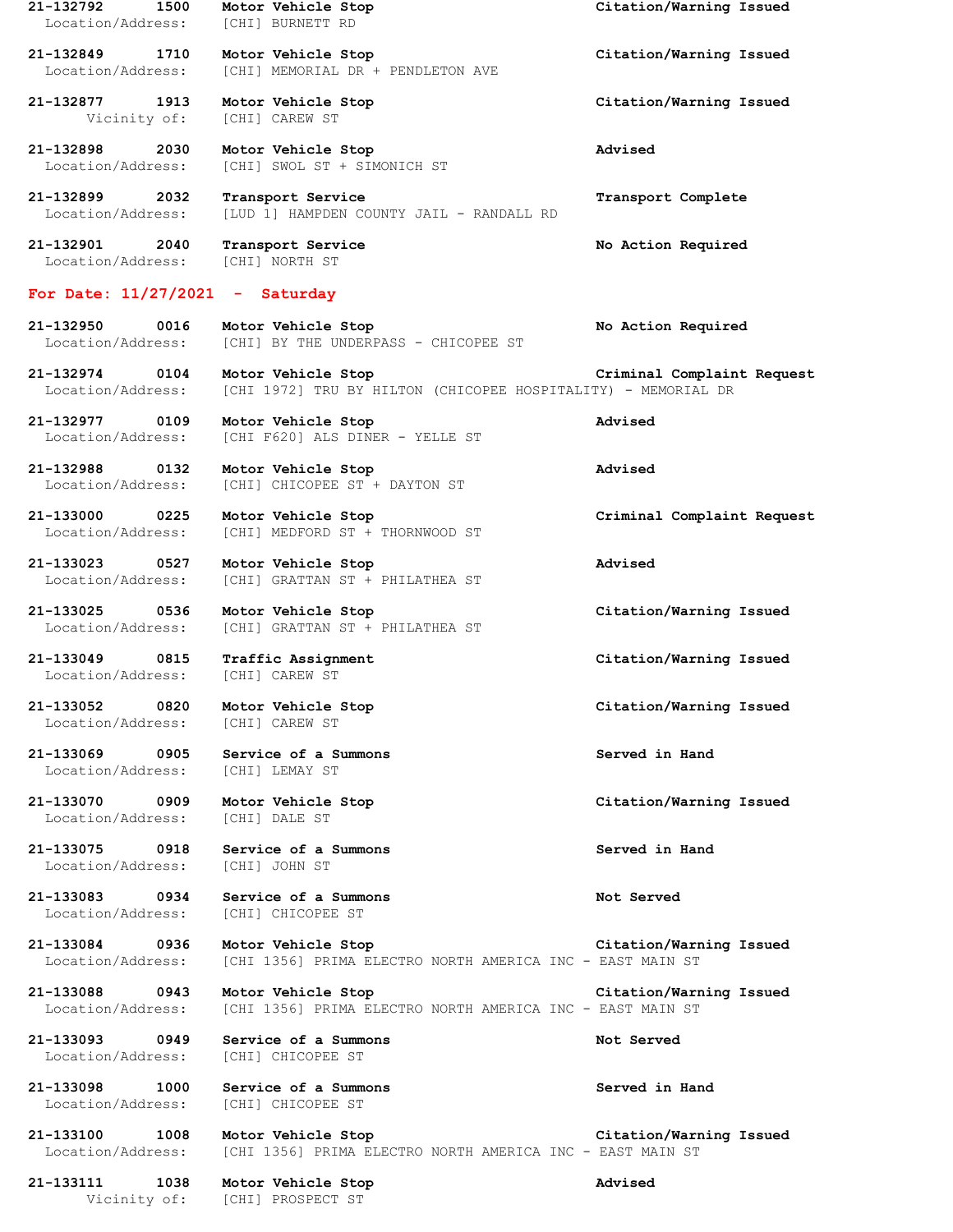Location/Address: [CHI] WESTOVER RD

**21-133134 1135 Service of a Summons Served in Hand** Location/Address: [CHI] RIVERS AVE

**21-133137 1135 Service of a Summons Not Served** Location/Address: [CHI] CRESCENT DR

**21-133148 1200 Service of a Summons Not Served**

Location/Address: [CHI] WESTOVER RD

Location/Address: [CHI] WESTOVER RD

**21-133171 1324 Motor Vehicle Stop Citation/Warning Issued**

**21-133172 1338 Motor Vehicle Stop Citation/Warning Issued**

Location/Address: [CHI] DALE ST

**21-133195 1449 Abandoned 911 Call Could not Locate**

**21-133252 1822 Service of a Summons Not Served** Location/Address: [CHI] FAIRVIEW AVE

**21-133253 1824 Abandoned 911 Call No Action Required** Location/Address:

**21-133272 1956 Warrant Service Arrest Made** Location/Address: [CHI] PARK ST

**21-133116 1046 Motor Vehicle Stop Citation/Warning Issued**

**21-133133 1130 Service of a Summons Not Served** Location/Address: [CHI F1406] - CHICOPEE ST

Location/Address: [CHI] CRESCENT DR

**21-133168 1307 Motor Vehicle Stop Citation/Warning Issued** Location/Address: [CHI 56] WALGREENS - JAMES ST

Location/Address: [CHI] PROSPECT ST

Location/Address: [CHI] MONTGOMERY ST

Vicinity of: [CHI] GRATTAN ST

**21-133256 1835 Service of a Summons Not Served** Location/Address: [CHI F1340] CHAPMAN ST

**21-133260 1844 Service of a Summons Not Served** [CHI F162] CENTER ST

**21-133284 2115 Transport Service Transport Complete** Location/Address: [LUD 1] HAMPDEN COUNTY JAIL - RANDALL RD

**21-133316 2342 Motor Vehicle Stop Advised** Vicinity of: [CHI] MEMORIAL DR + MONTGOMERY ST

## **For Date: 11/28/2021 - Sunday**

**21-133344 0058 Motor Vehicle Stop Advised** Location/Address: [CHI] FRONT ST + GROVE ST

**21-133366 0213 Motor Vehicle Stop Citation/Warning Issued** Location/Address: [CHI 1356] PRIMA ELECTRO NORTH AMERICA INC - EAST MAIN ST

**21-133373 0249 Abandoned 911 Call Unfounded** Location/Address: [CHI] ABBEY ST

**21-133374 0252 Motor Vehicle Stop Citation/Warning Issued** Location/Address: [CHI] ST JAMES AVE + CORTLAND ST

**21-133401 0744 Motor Vehicle Stop Advised** Location/Address: [CHI 589] UHAUL STORAGE - MONTGOMERY ST

Location/Address: [CHI] ST JAMES AVE

**21-133155 1226 Motor Vehicle Stop Citation/Warning Issued**

**21-133156 1234 Motor Vehicle Stop Citation/Warning Issued**

**21-133184 1411 Motor Vehicle Stop Citation/Warning Issued**

**21-133422 0829 Motor Vehicle Stop Citation/Warning Issued**